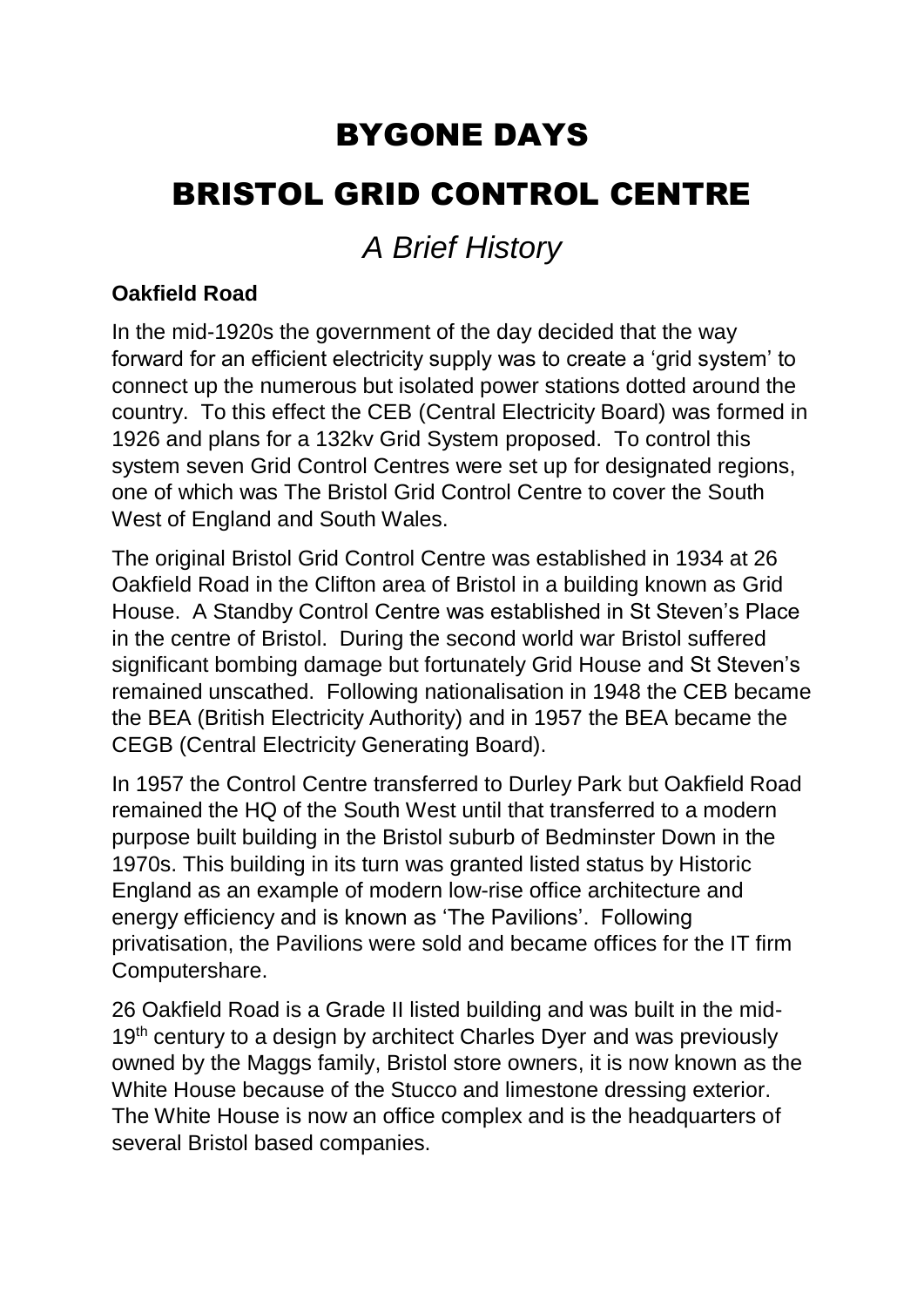### **Durley Park House**

In 1951 the BEA purchased Durley Park House for about £5500 to create a new Standby Control Room. The house is located between Bristol and Bath, 5 miles from Bristol and just west of the town of Keynsham, which was perhaps better known for its Fry's Chocolate Factory and Horace Batchelor's Football Pools Syndicate. The Standby Control Room was built into the basement of this grand old house and the system diagram was painted on board and was 'dressed' using crayons.

During and following the war years the grid system expanded and a government decision was made to establish the Control Centres away from the city centres but close to communication links. Durley Park House fitted these criteria plus it was close to Keynsham for ease of staff accommodation and in 1957 became the main Bristol Area Grid Control Centre replacing the original at Oakfield Road. A purpose built Control Room was constructed adjoining the house and the house became office accommodation to support the control function. A Standby Control Room was established a few miles away on farm land at Warmley (Wraxall Rd), which is now a housing estate.

As the grid system evolved over the next decades and the 400kv and 275kv Supergrid systems, were constructed the Grid Control Centres expanded. At Durley Park a new Area Control Room was built along with a satellite Control Room. The Area Control managed the Supergrid system and the satellite, known as Severn Control, managed the 132kv system of South Wales and South West England. The original control room was retained to manage the 132kv system of part of Southern England and was known as Wessex Control. This new control complex was mainly completed in 1967 and was known as the 'Three Tier' system namely National, Area and District Control.

In the 1980s the 132kv system control was gradually transferred to the supply boards and this coupled with advances in control technology prompted the decision to reduce the number of control centres to five, four Area Controls and National, known as Five Centre Control. Bristol GCC remained as one of the four Areas. Severn and Wessex rooms were closed, Wessex became a conference facility and Severn became part of the conversion to the 5 Centre Control Room which was opened in 1993.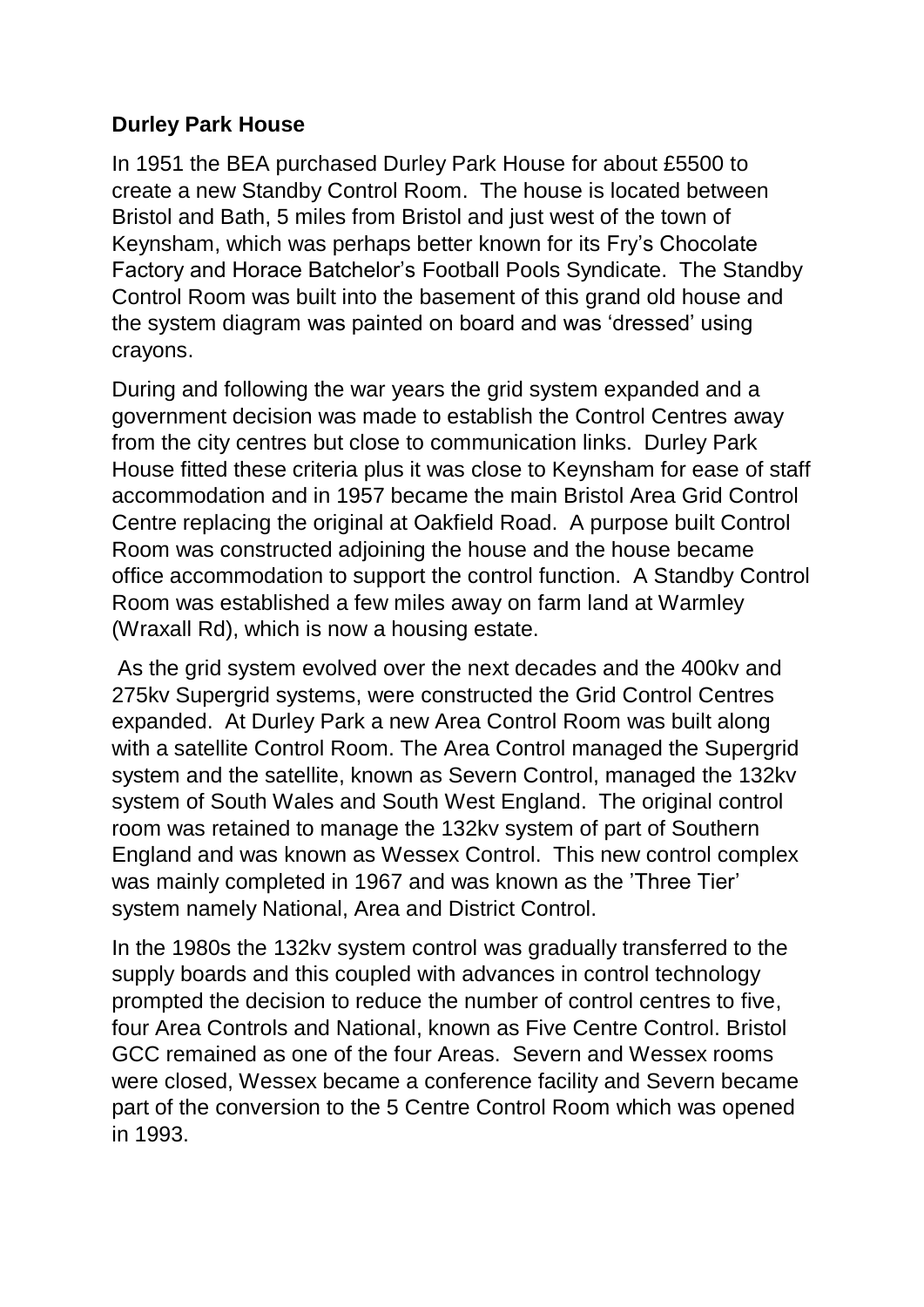In the 1990s the CEGB was privatised and the National Grid Company came into being. The NGC decided to phase out the four Area Controls to centralise control of the supergrid system and associated generation at a new purpose built control centre at Wokingham (Vision 2000). Hence Bristol GCC (Durley Park) ceased operations in 1996 and closed as a NGC location in 1997. At its peak about 160 people were employed at Durley Park.

Durley Park House was built in the mid-19<sup>th</sup> century to a design by a church architect and prior owners were the Tucker family who were Corn Merchants with premises in both Bristol and Bath. A son of the family was a Flight Lieutenant in the RFC and was killed in the First World War.

After closure the Control Centre was decommissioned and sold to Burdens, a local builders merchant, for use as offices. Later it was sold on to the Babcock International Group and the complex is now a centre for work associated with the MoD and naval technology. Babcock changed the name from Durley Park House to Davenport House.

#### *Brian Johnson*

*Poole Power Station 1956-61 Technical Staff Trainee Kingston on Thames Power Station 1962-64 General Assistant Bristol Grid Control Centre 1964-97 Control and Control Support Chairman – Durley Park Association 1996-Present*

*I acknowledge the contributions made by numerous ex BGCC colleagues to this brief history, both through conversations and articles printed in our DPA Newsletters over the past years.*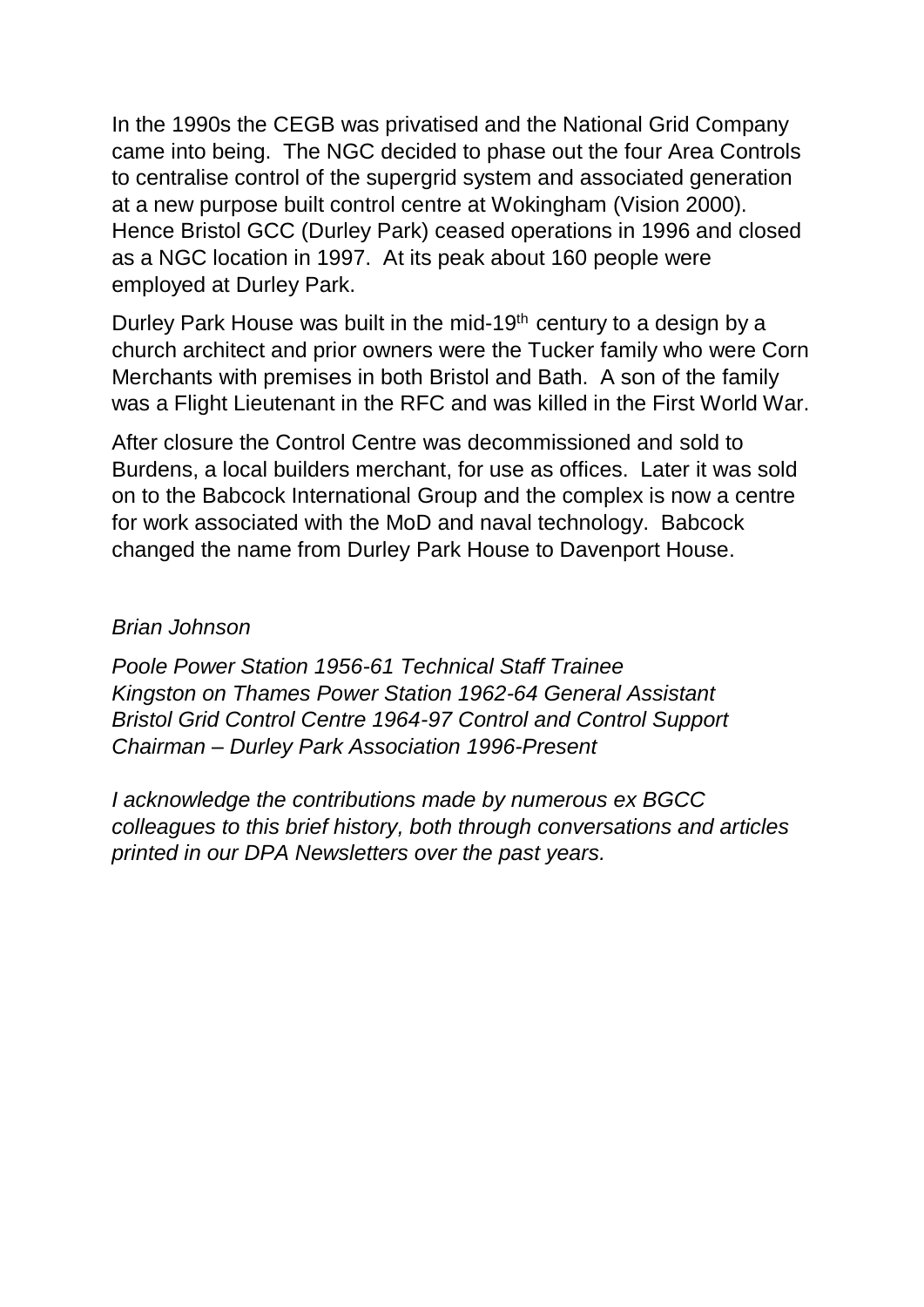

26 Oakfield Road Grid House *now The White House*



The Original Bristol GCC at Oakfield Road